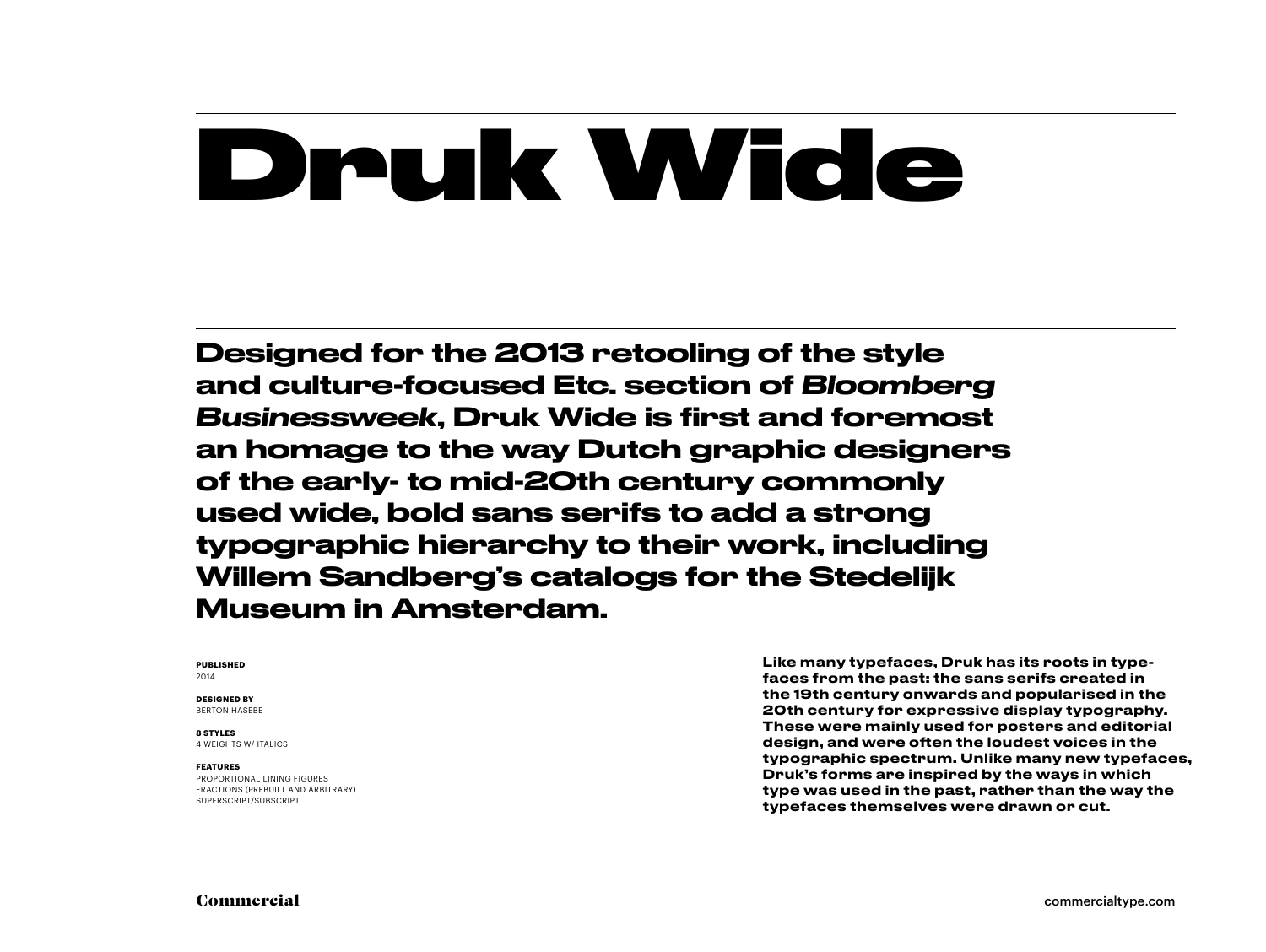### Druk Wide Medium *Druk Wide Medium Italic* **Druk Wide Bold** *Druk Wide Bold Italic* Druk Wide Heavy *Druk Wide Heavy Italic* Druk Wide Super *Druk Wide Super Italic*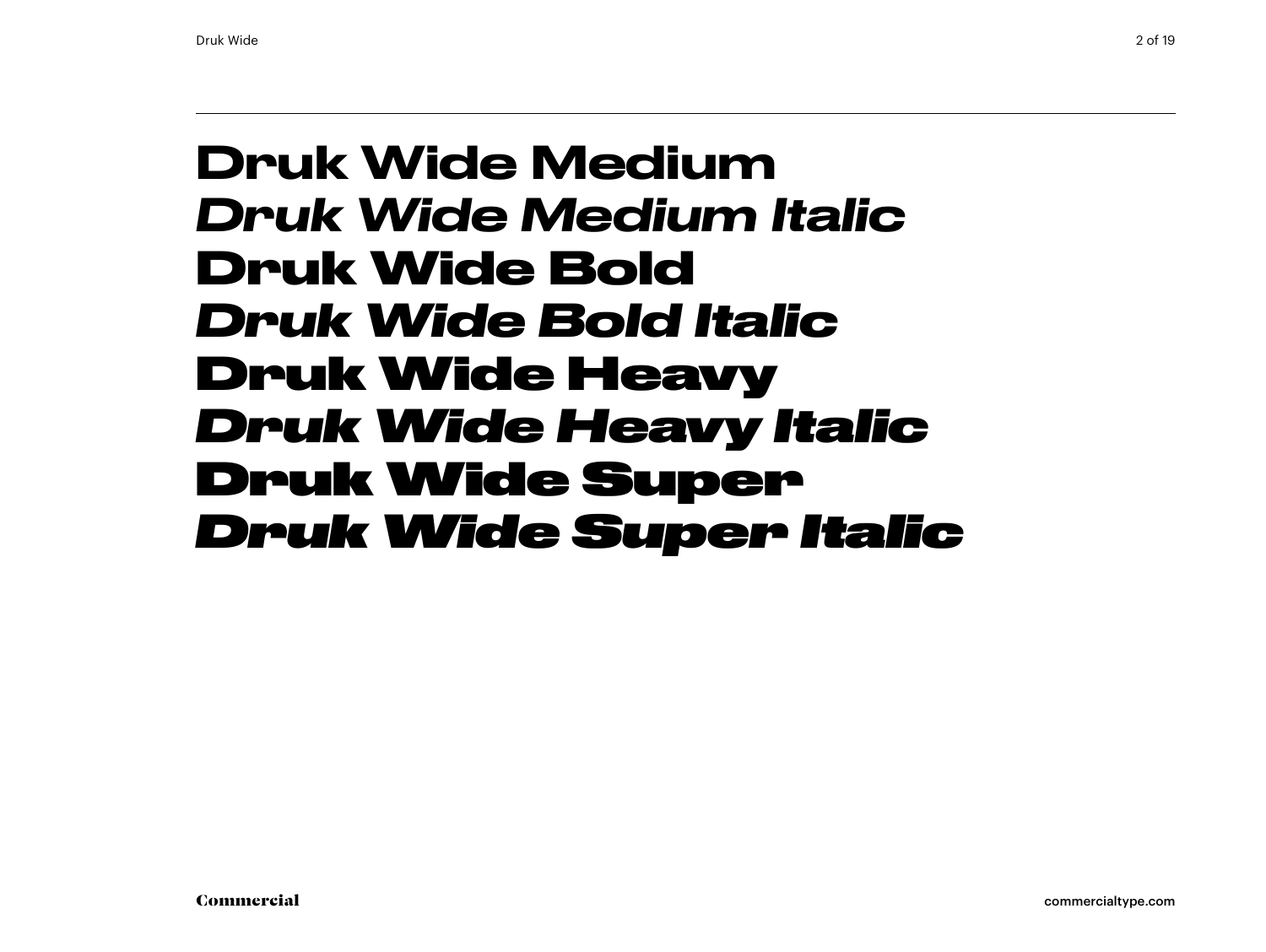# VERSED Metrisel

DRUK WIDE MEDIUM, 100 PT [AITERNATE r]

# JELOLNI ttiecībā

DRUK WIDE MEDIUM ITALIC, 100 PT

Commercial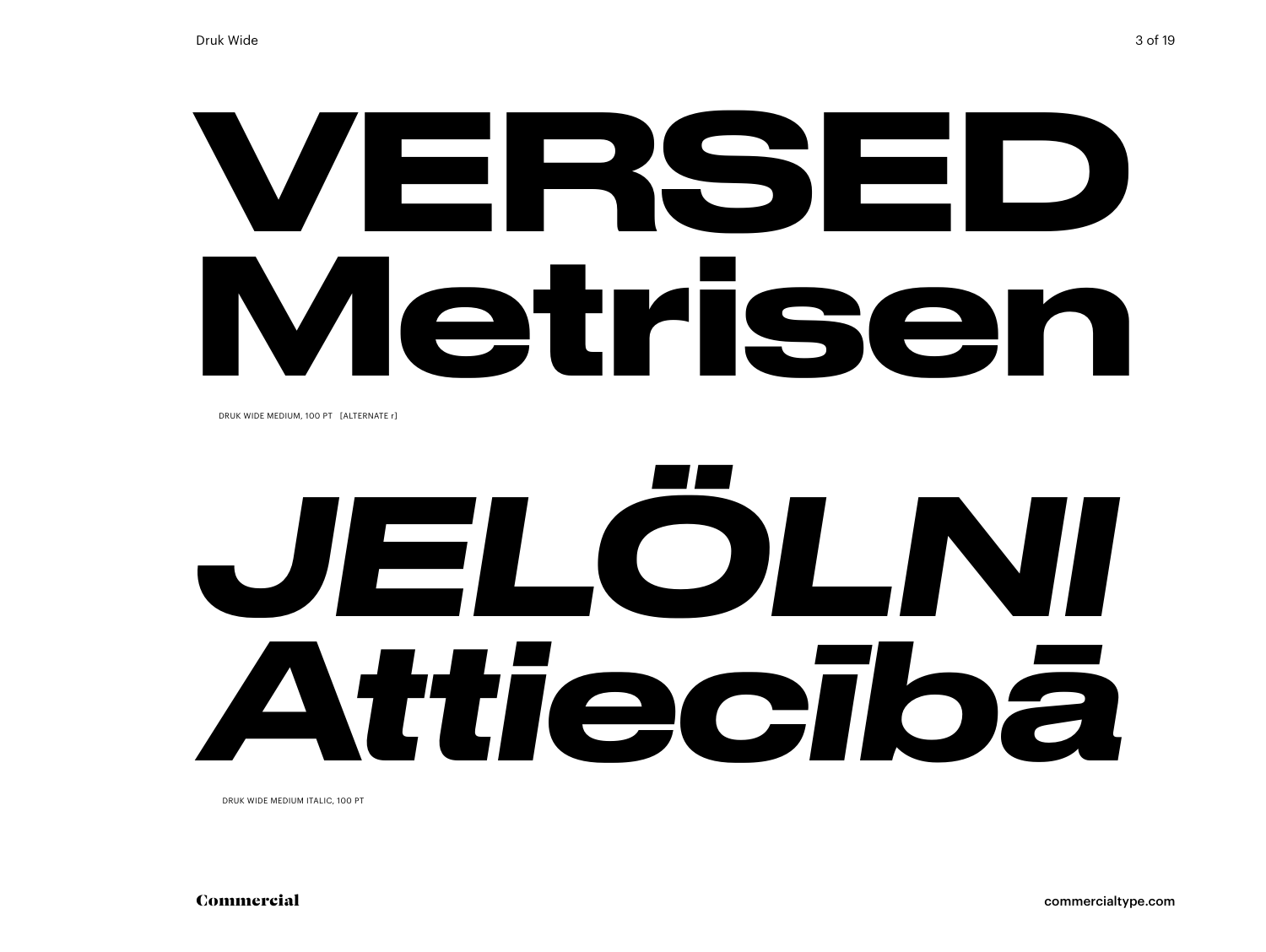## ESPACE mivo **A** IC COM

DRUK WIDE BOLD, 100 PT [ALTERNATE a]

# MĚSÍCŮ Výrazná DRUK WIDE BOLD ITALIC, 100 PT

Commercial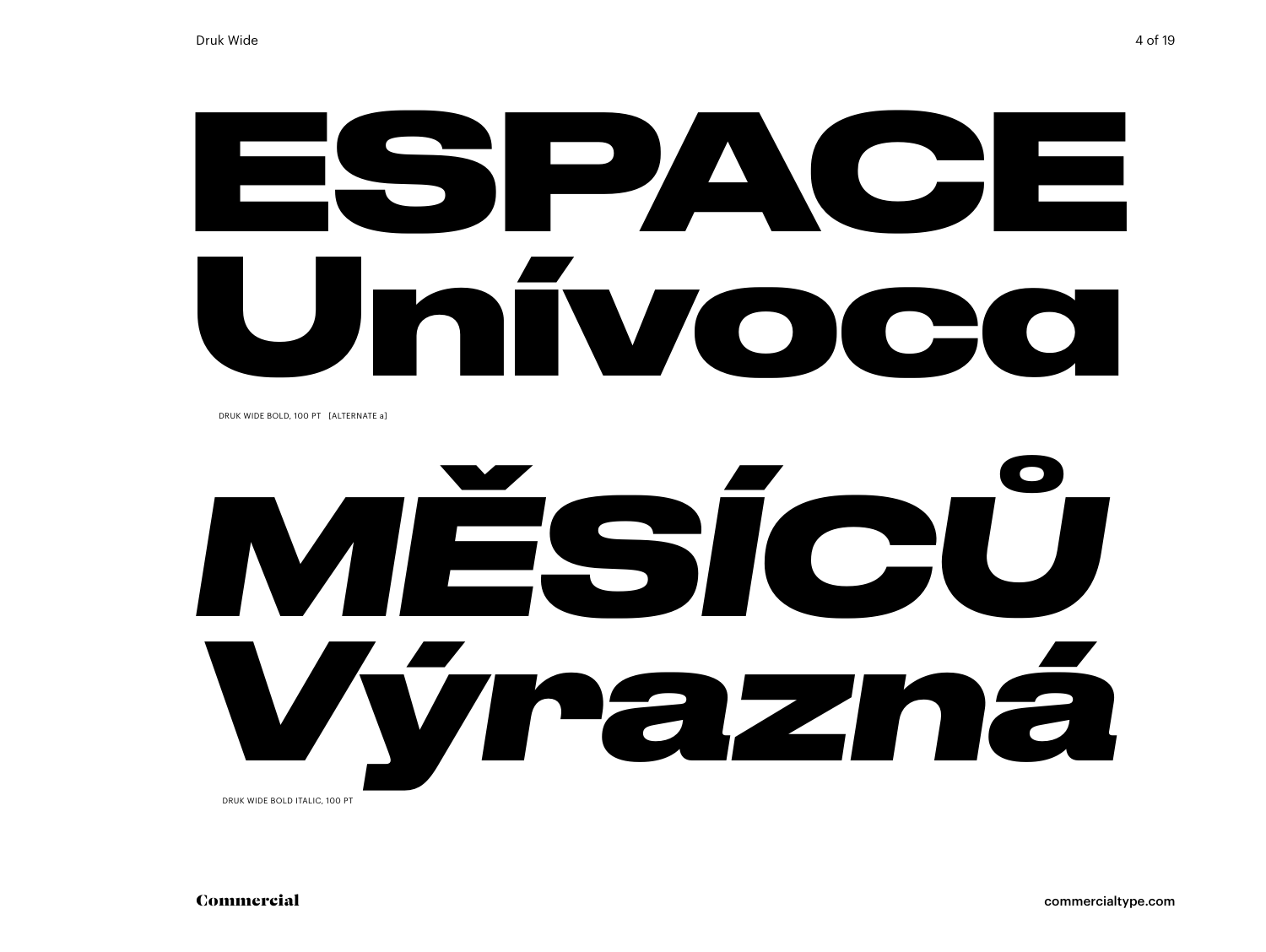# TEKOJA Pflaster

DRUK WIDE HEAVY, 100 PT [ALTERNATE J a r]

# *BLAUW Akışkan* DRUK WIDE HEAVY ITALIC, 100 PT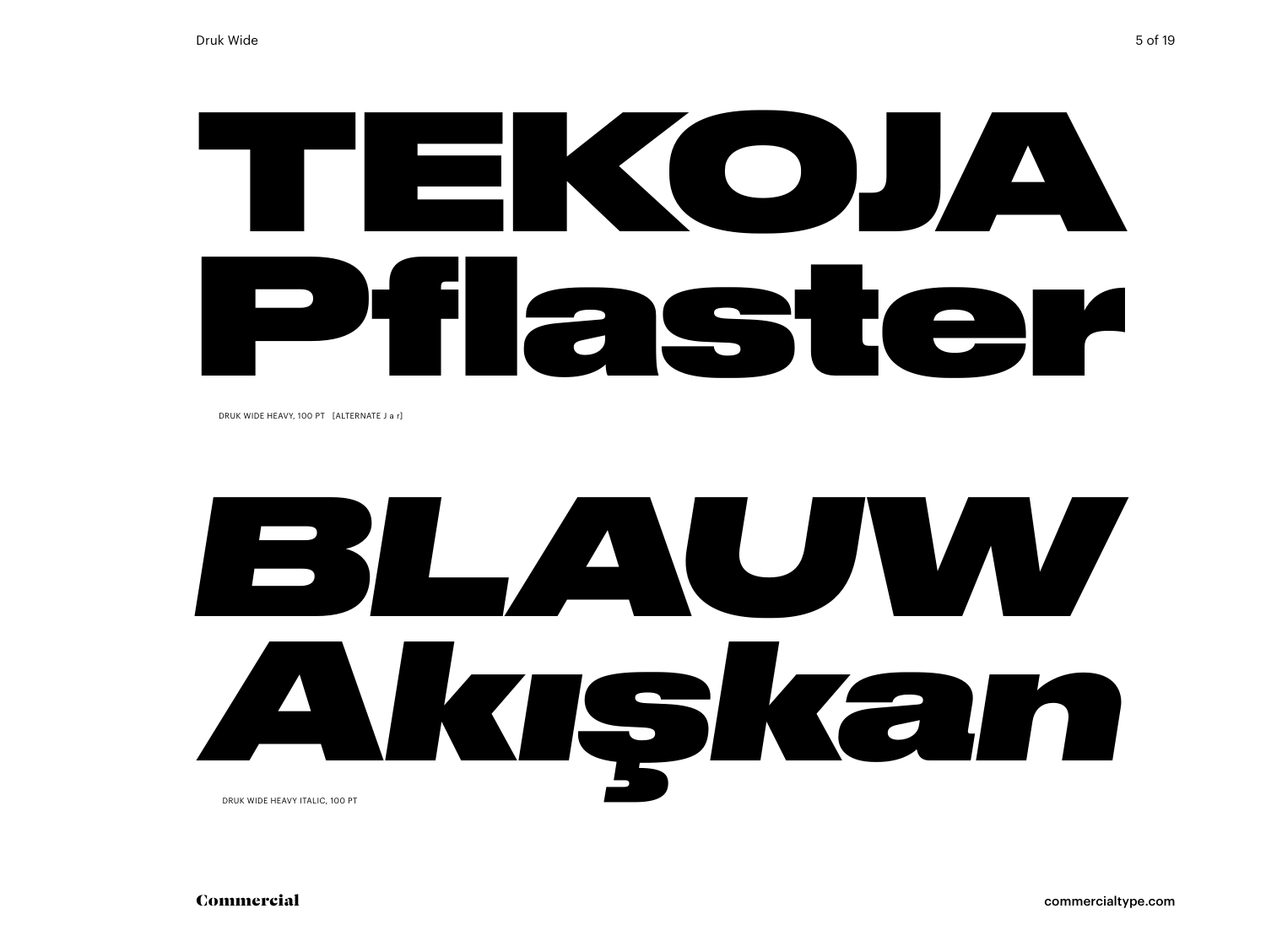# RANGE Skrifað

DRUK WIDE SUPER, 100 PT



DRUK WIDE SUPER ITALIC, 100 PT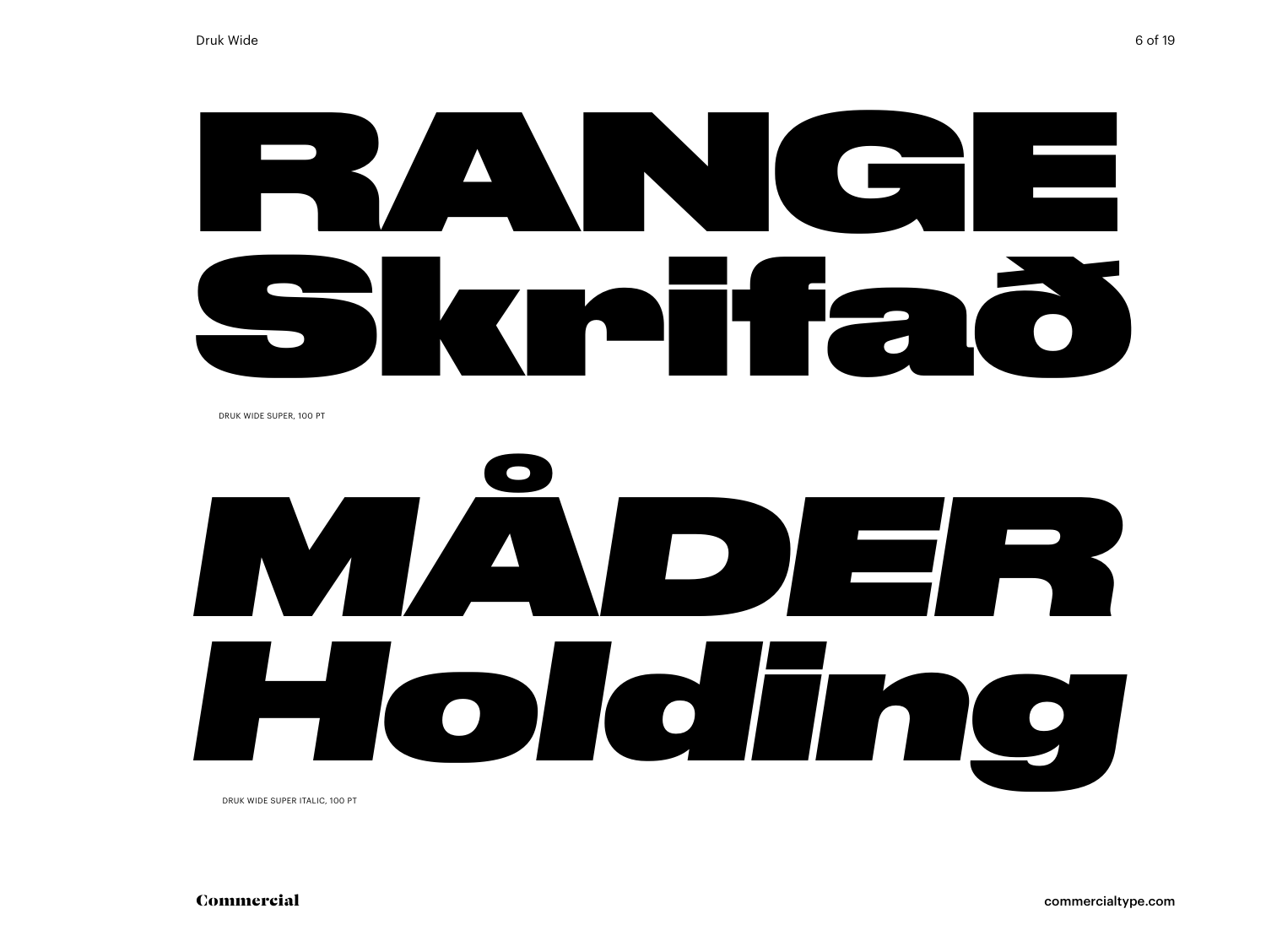# Clocksmiths POBJEDOM Uzskaitījumā DRUK WIDE MEDIUM, 70 PT

# Précisément NATUURLIK Wavelengths

DRUK WIDE MEDIUM ITALIC, 70 PT [ALTERNATE a r]

Commercial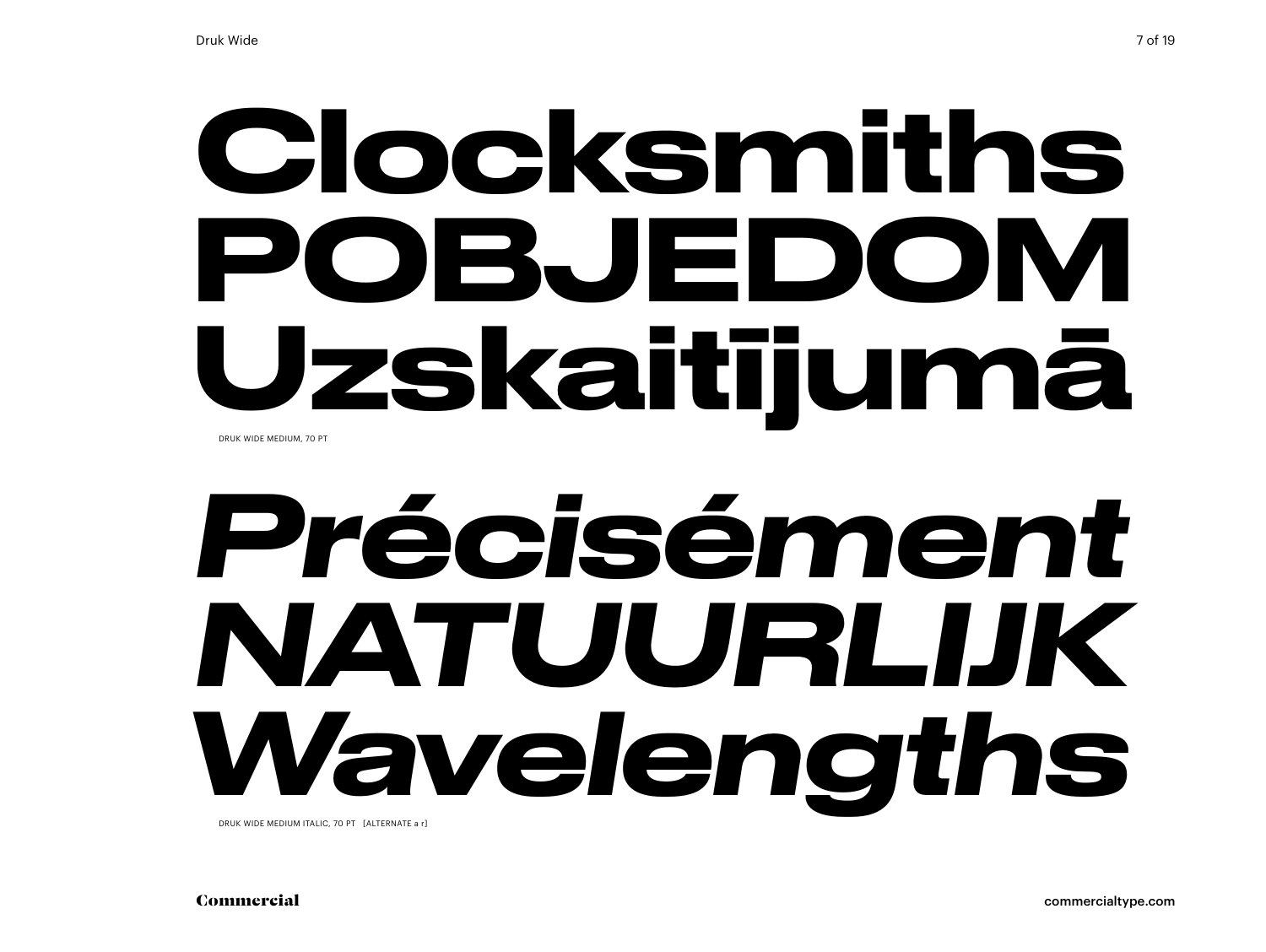### Curvatures UTILIZZATE **Filzüberzu** IOI DRUK WIDE BOLD, 70 PT

# Lanzándose RYCHLOSTI Pienemmillä

DRUK WIDE BOLD ITALIC. 70 PT

Commercial

8 of 19

commercialtype.com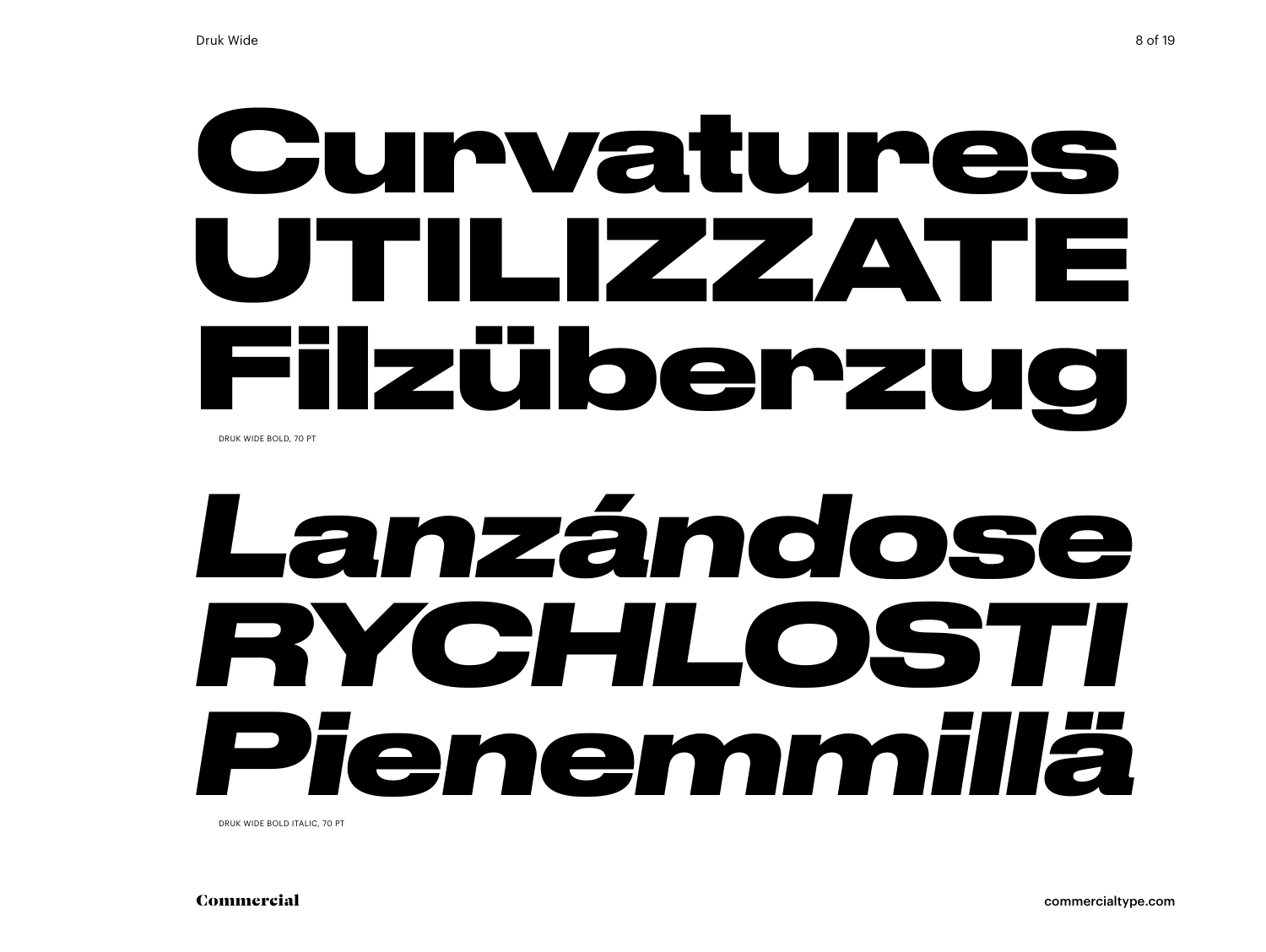# Deixadinha POLITICAS Bevægelse DRUK WIDE HEAVY, 70 PT

# *Kinematica LEGIBILITY Bølgefasen*

DRUK WIDE HEAVY ITALIC, 70 PT [ALTERNATE a]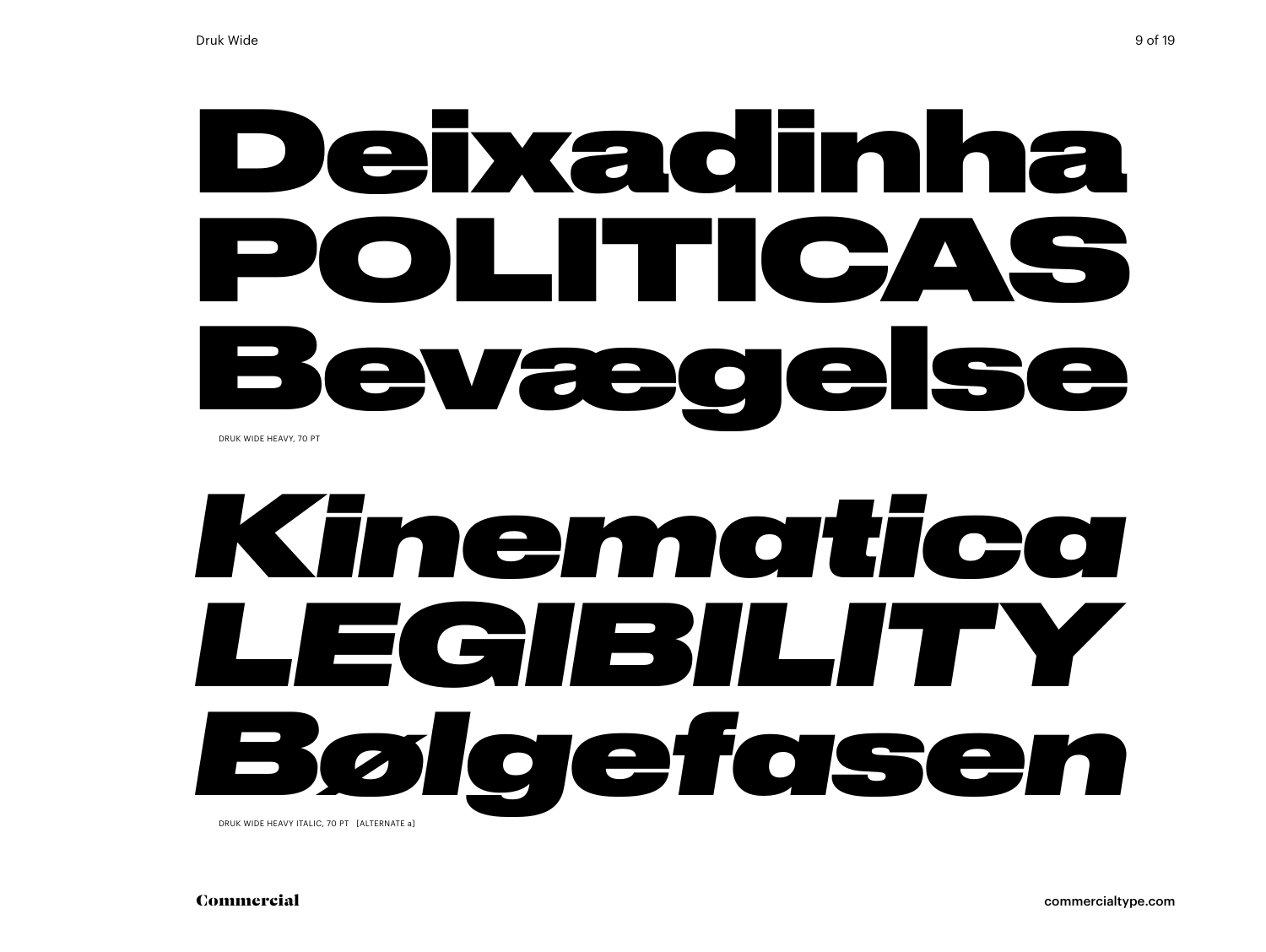# Mezzotints **GULOSITY** Suprafeței DRUK WIDE SUPER, 70 PT

# *Recidivism EMERGING Geliştirilen* DRUK WIDE SUPER ITALIC, 70 PT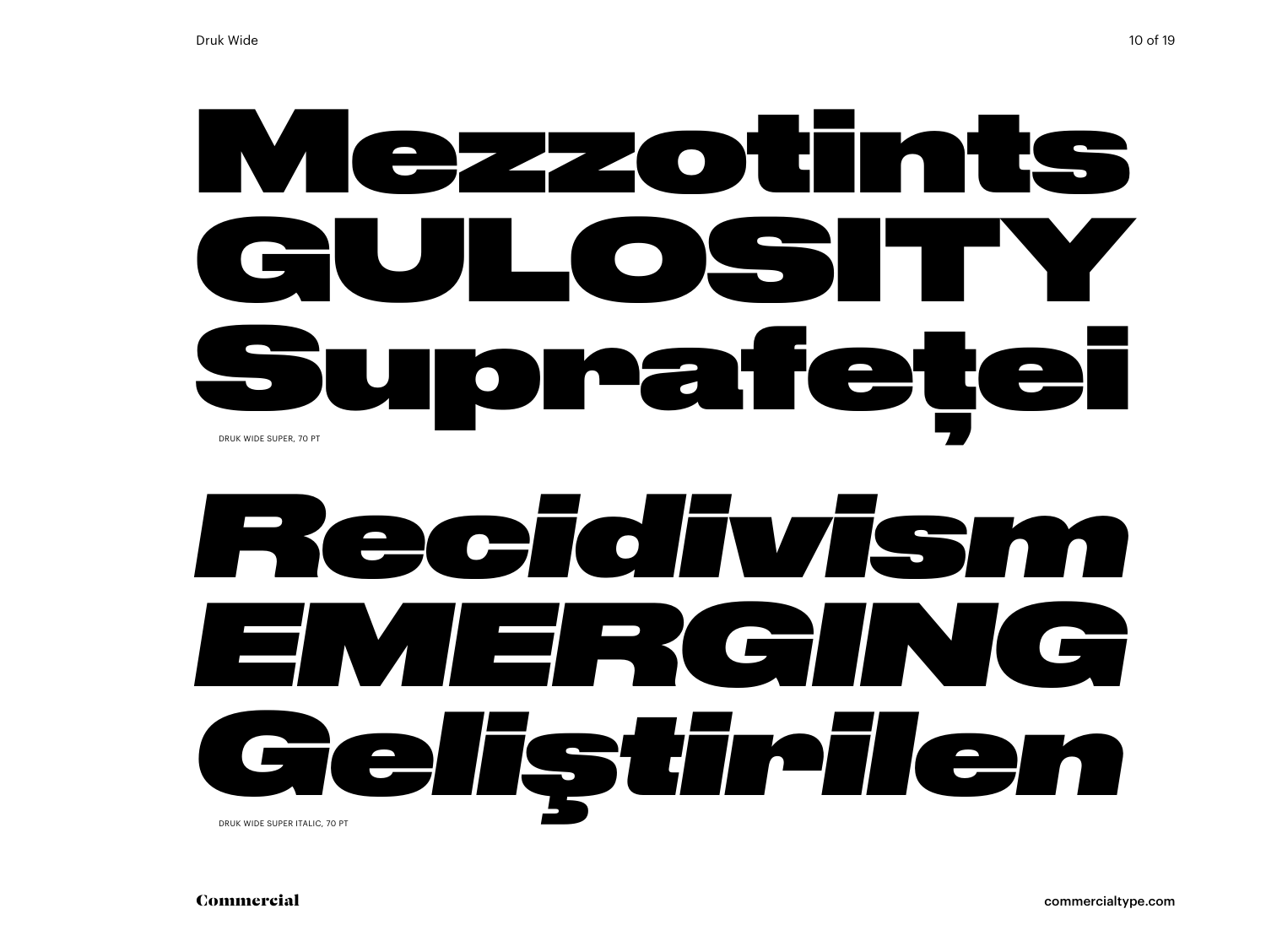## ANTHROPOGENESIS Psychothérapeutique *MEÐFERÐARAÐFERÐ Reinigungsvalidierung*

DRUK WIDE MEDIUM, MEDIUM ITALIC, 40 PT

## **CUESTIONAMIENTO Satamakaupunkiinsa** *ULTRACREPIDARIAN Cyroanthropological*

DRUK WIDE BOLD, BOLD ITALIC, 40 PT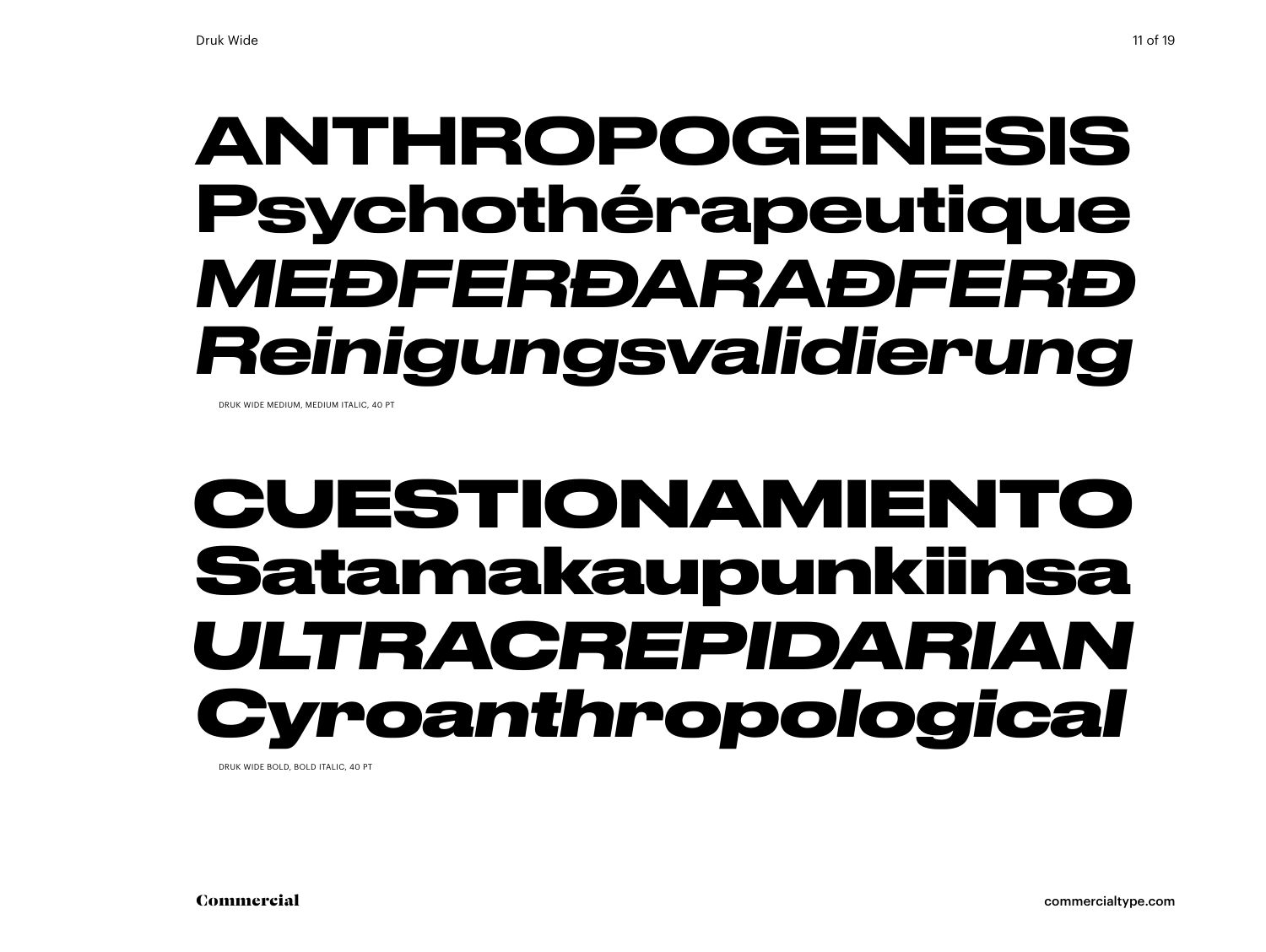## JAARGEMIDDELDE Straordinariamente *CHREMATOPHOBIA Antiferromagnetism*

DRUK WIDE HEAVY, HEAVY ITALIC, 40 PT [ALTERNATE a r]

### PANDICULATIONS Dekonstrukcijskog *UWZGLĘDNIENIEM Referenzelektrode*

DRUK WIDE SUPER, SUPER ITALIC, 40 PT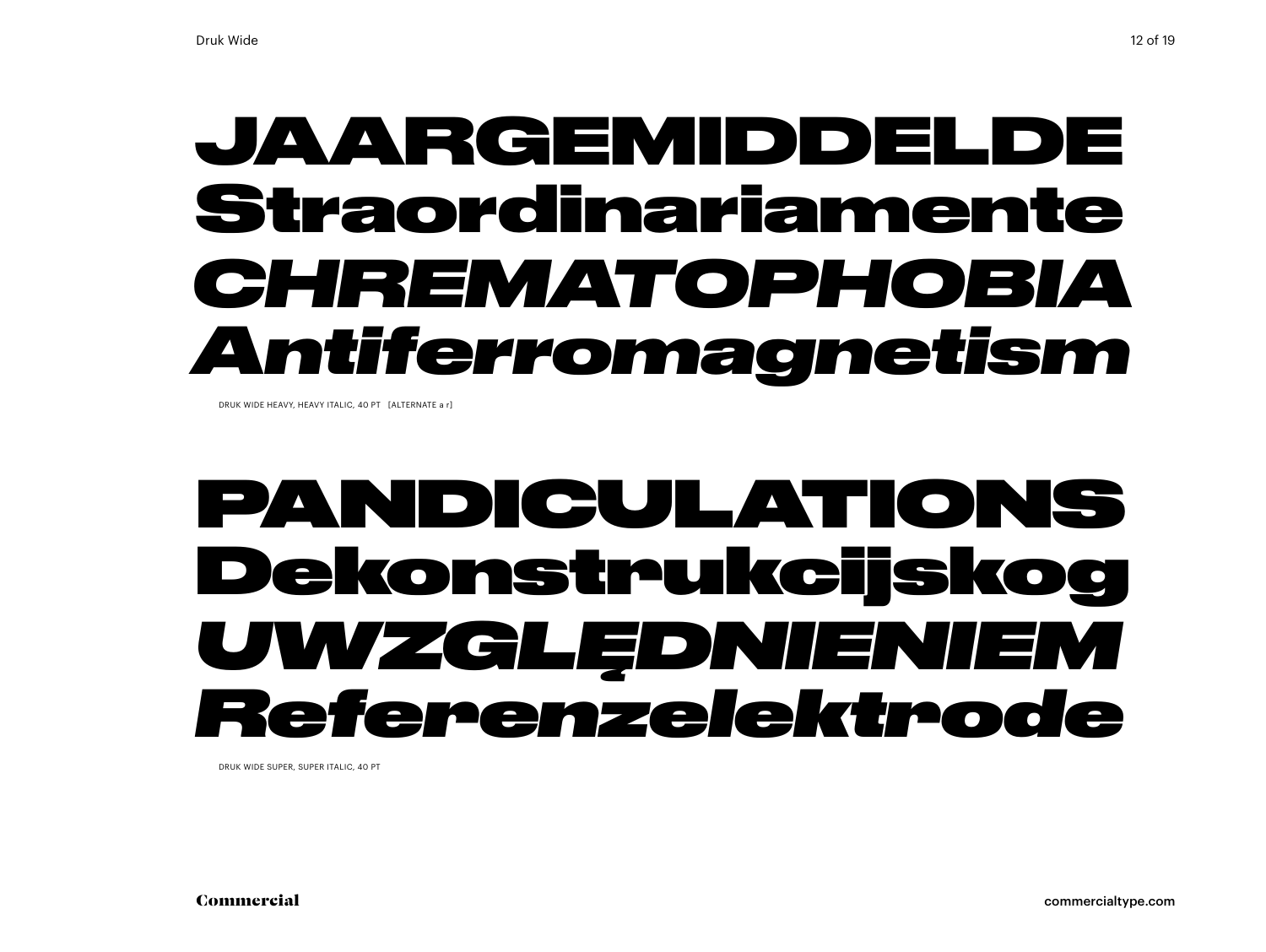#### AS A RESULT OF THE WEATHER THE COIN Eine vergleichbare großflächige Vereisung *PASTARIEJI DARBAI PADARĖ GANA DIDELĘ Ġiet fundata fl-1847 minn Albert Gallatin bħala*

DRUK WIDE MEDIUM, MEDIUM ITALIC, 20 PT

**PRIBLIŽNE 5 MILIÁRD ĽUDÍ NA SVETE SA The drunkship of comiconomenclaturists** *DEN SIMPLESTE TYPE KULHYDRAT ER ET Humans often find they are at the mercy of* DRUK WIDE BOLD, BOLD ITALIC, 20 PT

OMKRING 10000 ÅR F.KR. ANSÅG DEN El rigor es una condición indispensable *HE JABBED A TEASPOON DIRECTLY ON Nombreuses ondes monochromatiques*

DRUK WIDE HEAVY, HEAVY ITALIC, 20 PT [ALTERNATE a]

#### DURANTE O PERÍODO DE 1999–2013 Durante la spedizione Nimrod guidata *POČETKOM 20. STOLJEĆA, U OKOLICI Acestea se desfășoară după alte reguli*

DRUK WIDE SUPER, SUPER ITALIC, 20 PT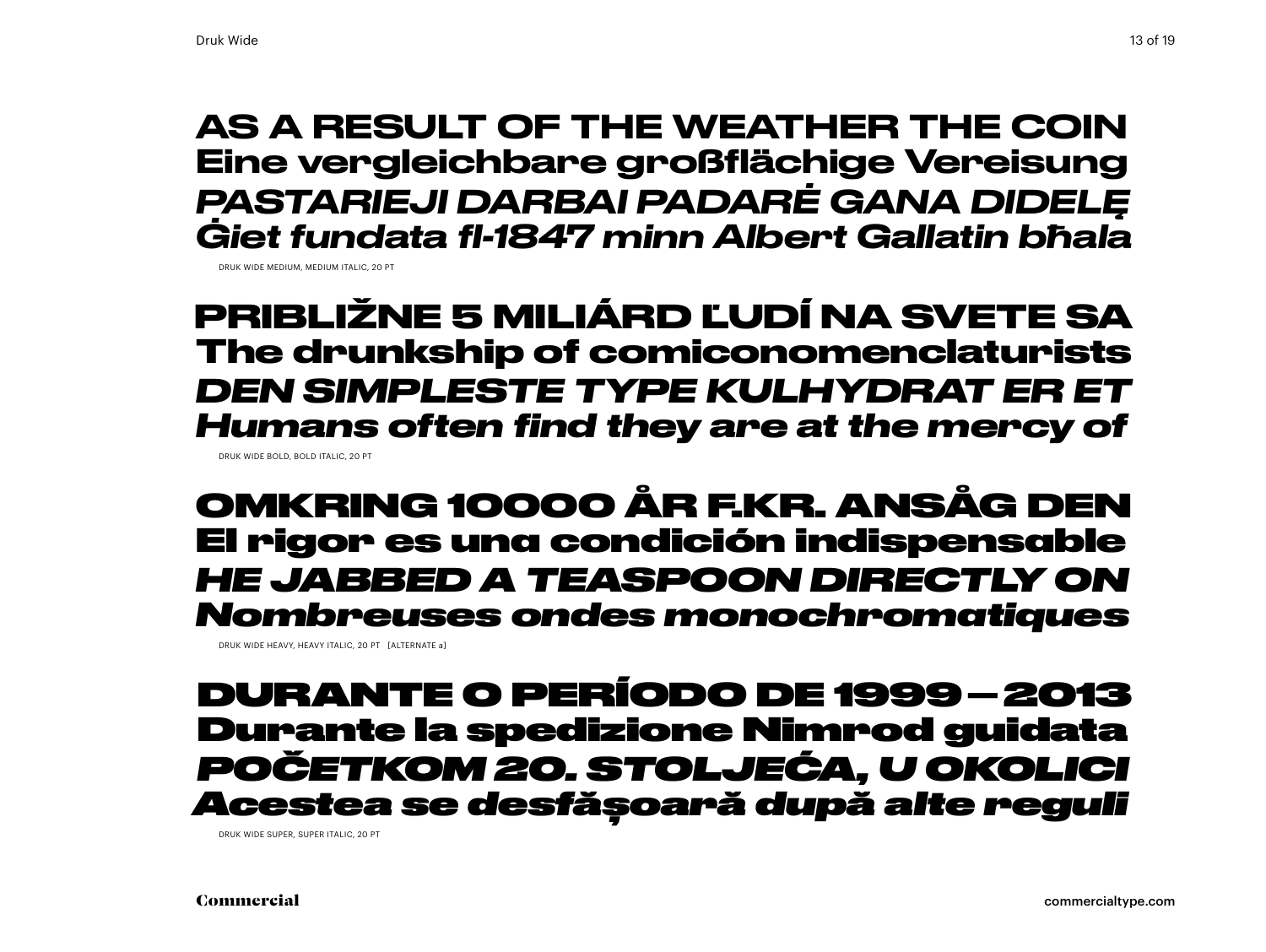#### Mästerskapen DRUK WIDE MEDIUM, 60 PT

### **Blaðgrænuna** DRUK WIDE BOLD, 60 PT

### Expostulated DRUK WIDE HEAVY, 60 PT

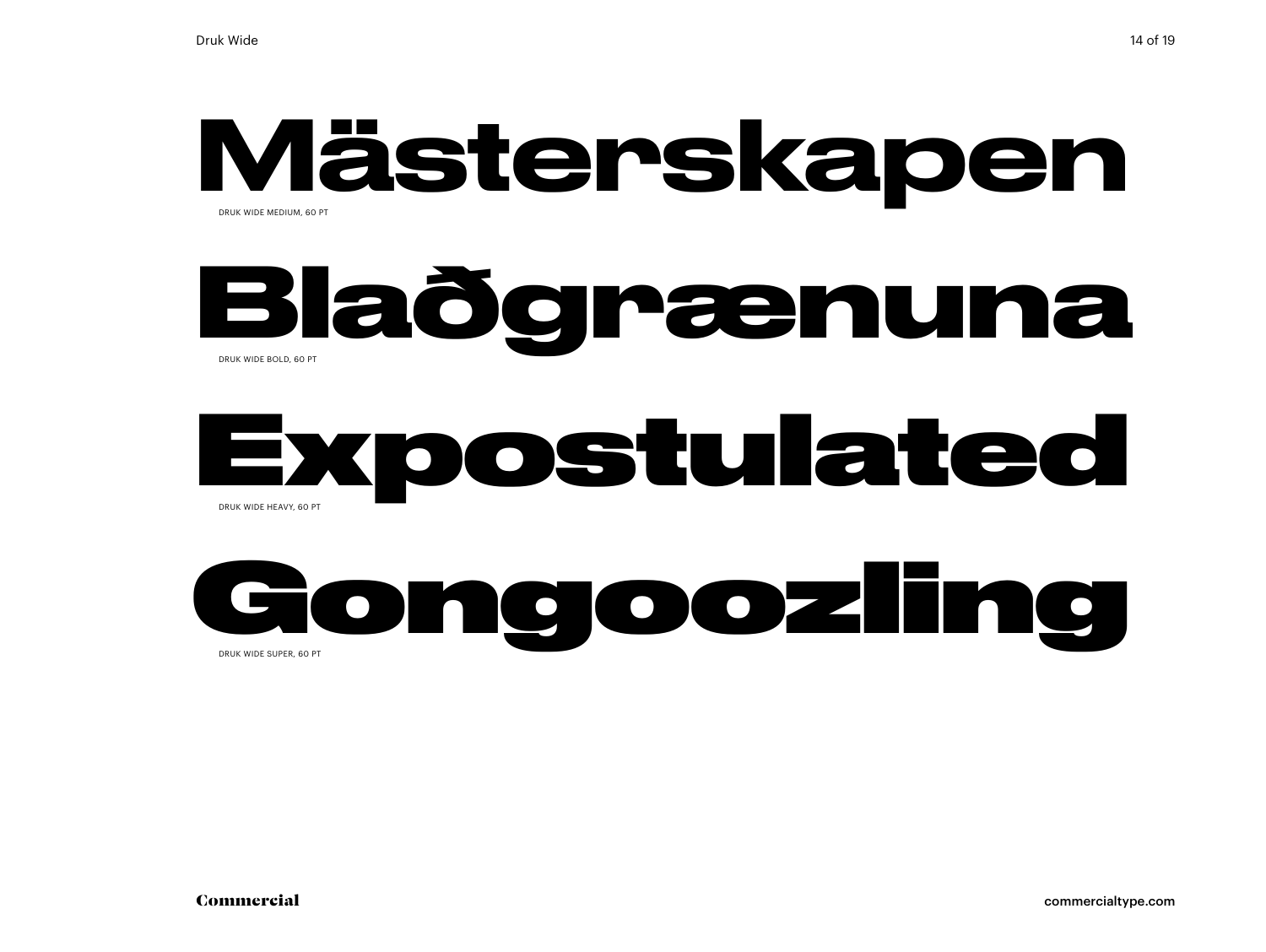### *Differenzjabbli* DRUK WIDE MEDIUM ITALIC, 60 PT

#### *Pandiculatory* DRUK WIDE BOLD ITALIC, 60 PT

### *Nejdůležitější* DRUK WIDE HEAVY ITALIC, 60 PT



DRUK WIDE SUPER ITALIC, 60 PT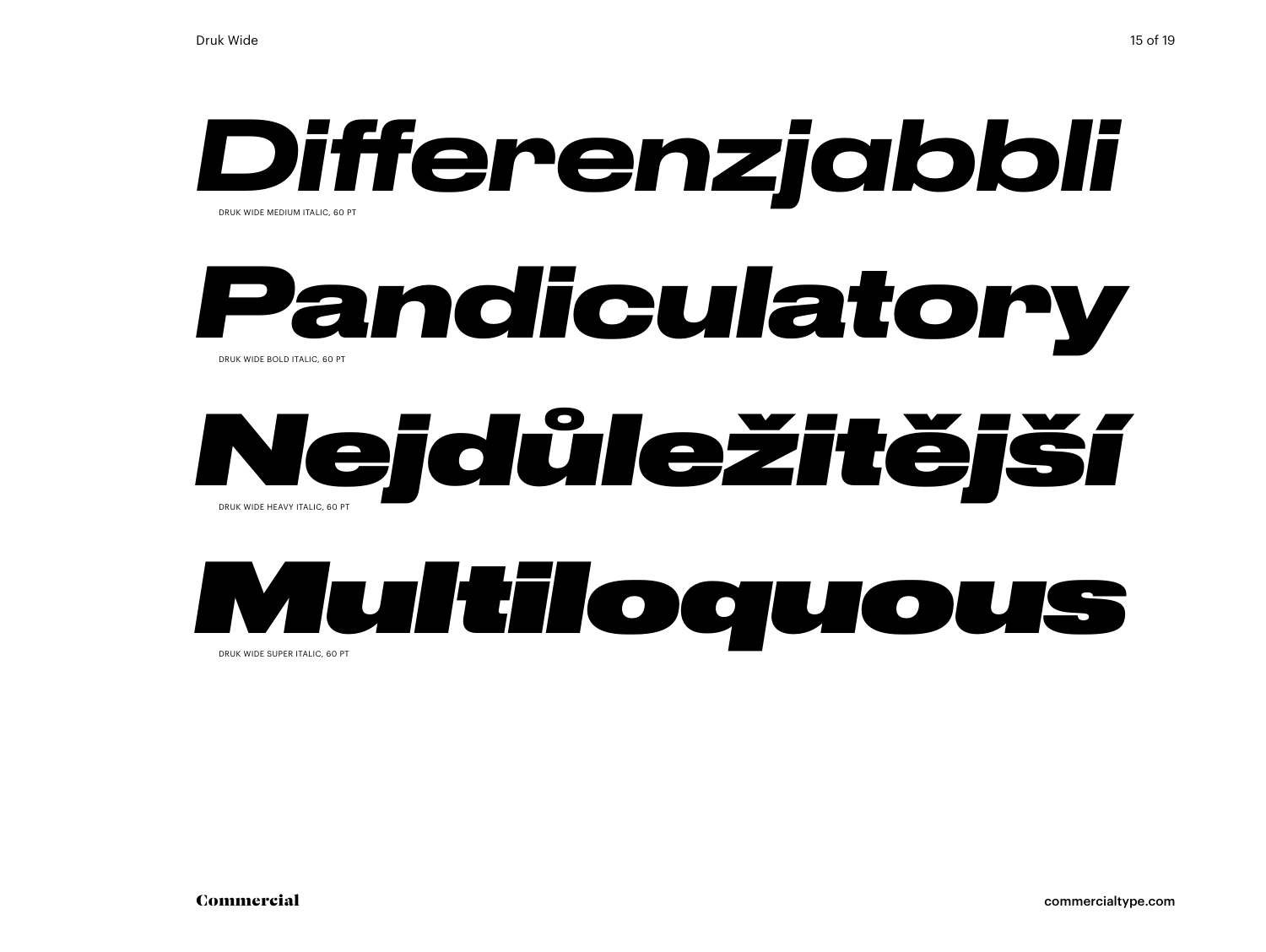| <b>UPPERCASE</b>                             | <b>ABCDEFGHIJKLMNOPQRSTUVWXYZ</b>                                                                                   |  |  |
|----------------------------------------------|---------------------------------------------------------------------------------------------------------------------|--|--|
| LOWERCASE                                    | abcdefghijklmnopqrstuvwxyz                                                                                          |  |  |
| STANDARD PUNCTUATION                         | ¡!¿?.,:;-——()[]{}/ \&@*""'''-",«»⇔§•¶†‡©@®™                                                                         |  |  |
| ALL CAP PUNCTUATION                          | i¿-----()[]{}/ \@«»o&                                                                                               |  |  |
| <b>LIGATURES</b>                             | ff fi fl ——                                                                                                         |  |  |
| PROPORTIONAL LINING<br>default figures       | \$£€¥1234567890¢f%‰ <sup>ao</sup> #°<+=-×÷>‴                                                                        |  |  |
| PREBUILT FRACTIONS                           | 1/2 1/3 2/3 1/4 1/8 3/8 7/8 1/8                                                                                     |  |  |
| NUMERATORS &<br><b>DENOMINATORS</b>          | LI234567890/1234567890                                                                                              |  |  |
| <b>SUPERSCRIPT &amp;</b><br><b>SUBSCRIPT</b> | H <sub>1234567890</sub> H <sub>1234567890</sub>                                                                     |  |  |
| STYLISTIC ALTERNATES                         | J aar <sup>aa</sup> ĴIJ àáâääåāăąåàáâãääåāāǧąåŕṛř                                                                   |  |  |
| <b>ACCENTED UPPERCASE</b>                    | ÁÂÀÄÅĂĂĀĄÅÆÆÇĆČĈĊĎĐÉÊÈËĔĖĒĘĞĜĢĠĦ<br><b>ĤÍĨĬĬĨIJĨŨĶŁĹĽĻĿÑŃŇŅŊÓÔŎŎŎŎŌØØŒŔŘŖŠŚŞ</b><br>ŜŞÞŤŢŦÚÛÙÜŬŨŪŲŮŨŴŴŴŴÝŶŸŸIJŽŹŻ   |  |  |
| ACCENTED LOWER CASE                          | áâàäåããāąåææçćčĉċďđðéêèëĕėēęǧĝģġħĥıíîìiīijĩĭi<br>ĵjkłİl'lŀñńňn'nŋóôòöööōøǿœŕřṛßšśşŝṣþťṭŧúûùüŭűū<br>ųůũẃŵẁẅýŷỳÿijžźż |  |  |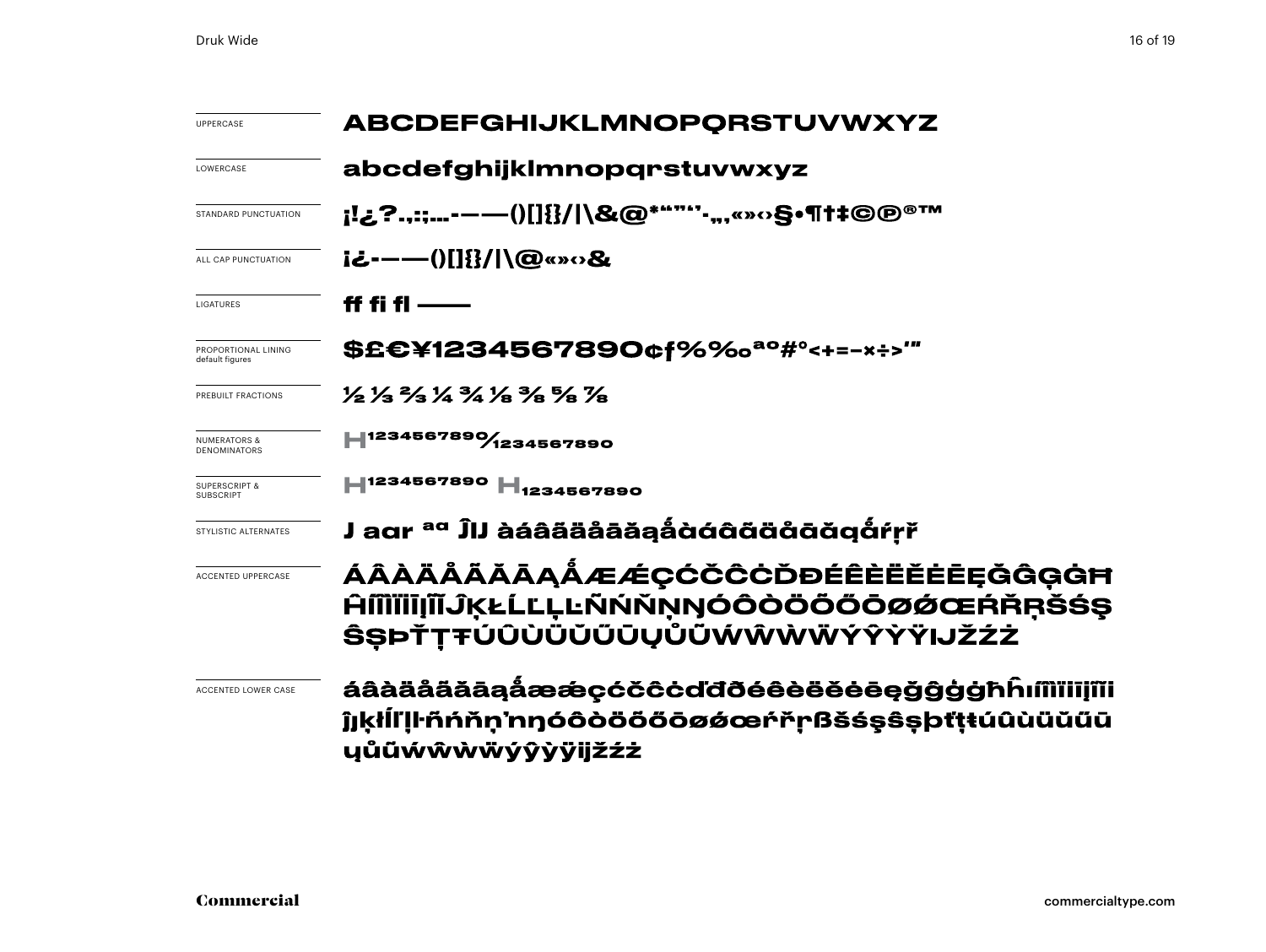| <b>UPPERCASE</b>                             | <b>ABCDEFGHIJKLMNOPQRSTUVWXYZ</b><br>abcdefghijklmnopqrstuvwxyz                                                     |  |  |
|----------------------------------------------|---------------------------------------------------------------------------------------------------------------------|--|--|
| LOWERCASE                                    |                                                                                                                     |  |  |
| STANDARD PUNCTUATION                         | ¡!¿?.,:;-—()[]{}/ \&@*""''·",«»○§•¶†‡©℗®™                                                                           |  |  |
| ALL CAP PUNCTUATION                          | i¿-----()[]{}/ \@«»‹›&                                                                                              |  |  |
| LIGATURES                                    | ff fi fl ——                                                                                                         |  |  |
| PROPORTIONAL LINING<br>default figures       | \$£€¥1234567890¢f%‰ª°#°<+=-×÷>‴                                                                                     |  |  |
| PREBUILT FRACTIONS                           | 1/2 1/3 2/3 1/4 1/8 3/8 5/8 7/8                                                                                     |  |  |
| NUMERATORS &<br>DENOMINATORS                 | H1234567890/1234567890                                                                                              |  |  |
| <b>SUPERSCRIPT &amp;</b><br><b>SUBSCRIPT</b> | H <sub>1234567890</sub> H <sub>1234567890</sub>                                                                     |  |  |
| STYLISTIC ALTERNATES                         | J aɑr <sup>aɑ</sup> ĴIJ àáâãäåāǎặậåàáâãäåāāä@åŕṛř                                                                   |  |  |
| <b>ACCENTED UPPERCASE</b>                    | ÁÂÀÄÅÄĂĀĄÅÆÆÇĆČĈĊĎĐÉÊÈËĔĒĘĞĜĢĠĦĤ<br><b>MIIIJĨĨĴĶŁĹĽĻĿÑŃŇŅŊÓÔÒÖŐŐŌØØŒŔŘŖŠŚŞŜŞ</b><br>ÞŤŢŦÚÛÙÜŬŰŨŲŮŨŴŴŴŴÝŶŶŸIJŽŹŻ     |  |  |
| <b>ACCENTED LOWER CASE</b>                   | áâàäåããāąåææçćčĉċďđðéêèëĕėeęǧĝģġħĥıíîìiiijîĭiĵj<br>ķłĪľ Iŀñńňṇ'nŋóôòöõőōøǿœŕřṛßšśşŝṣþťṭŧúûùüŭũūyů<br>ũẃŵẁẅýŷỳÿijžźż |  |  |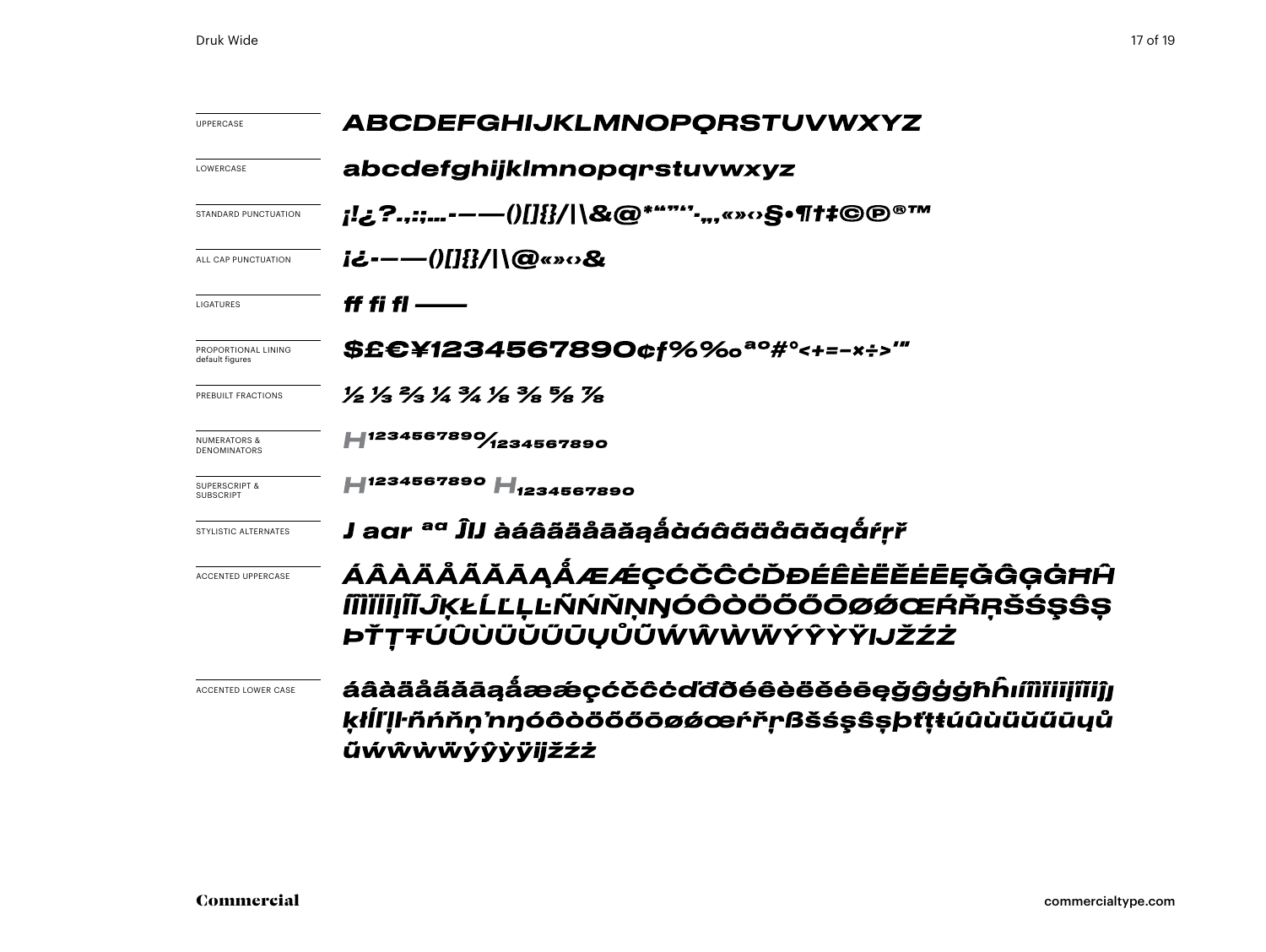| <b>OPENTYPE FEATURES</b><br><b>FAMILY WIDE</b>         | <b>DEACTIVATED</b>                       | <b>ACTIVATED</b>                               |
|--------------------------------------------------------|------------------------------------------|------------------------------------------------|
| ALL CAPS<br>opens up spacing, moves<br>punctuation up  | Sale @ [Only] \$90 & €50!                | <b>SALE @ [ONLY] \$90 &amp; €50!</b>           |
| PROPORTIONAL LINING<br>default figures                 | <b>\$1,234 €5,678 ¥90,234</b>            | <b>\$1,234 €5,678 ¥90,234</b>                  |
| <b>FRACTIONS</b><br>ignores numeric date format        | 21/03/10 and 2 460/920                   | <b>21/03/10 and 2<sup>46</sup>%</b> 20         |
| SUPERSCRIPT/SUPERIOR                                   | x158 + y23 × z18 - a4260                 | $X^{158} + V^{23} \times Z^{18} - Z^{4260}$    |
| SUBSCRIPT/INFERIOR                                     | x158 ÷ y23 × z18 - a4260                 | $X_{158} \div Y_{23} \times Z_{18} - Z_{4260}$ |
| <b>DENOMINATOR</b><br>for making arbitrary fractions   | 0123456789 0123456789                    | 0123456789 0123456789                          |
| <b>NUMERATOR</b><br>for making arbitrary fractions     | 0123456789 0123456789                    | 0123456789<br>0123456789                       |
| LANGUAGE FEATURE<br>Română (Romanian) s accent         | <b>CONSTIINTA stiintifice</b>            | <b>CONȘTIINȚA științifice</b>                  |
| <b>LANGUAGE FEATURE</b><br>Nederlands (Dutch) IJ glyph | <b>VRIJDAG IJsselmeer</b>                | <b>VRIJDAG IJsselmeer</b>                      |
| <b>OPENTYPE FEATURES</b><br><b>ROMAN</b>               | <b>DEACTIVATED</b>                       | <b>ACTIVATED</b>                               |
| STYLISTIC SET 01<br>alternate a r                      | <b>Carried arduously forward</b>         | <b>Carried arduously forward</b>               |
| STYLISTIC SET 02<br>alternate J                        | <b>EJECTED Jokingly Justified</b>        | <b>EJECTED Jokingly Justified</b>              |
| STYLISTIC SET 04<br>alternate a (single story)         | 2 <sup>a</sup> Pluralization alternative | 2 <sup>a</sup> Pluralization alternative       |
| STYLISTIC ALTERNATES<br>Illustrator/Photoshop          | <b>Juxtaposes wider letters</b>          | <b>Juxtaposes wider letters</b>                |